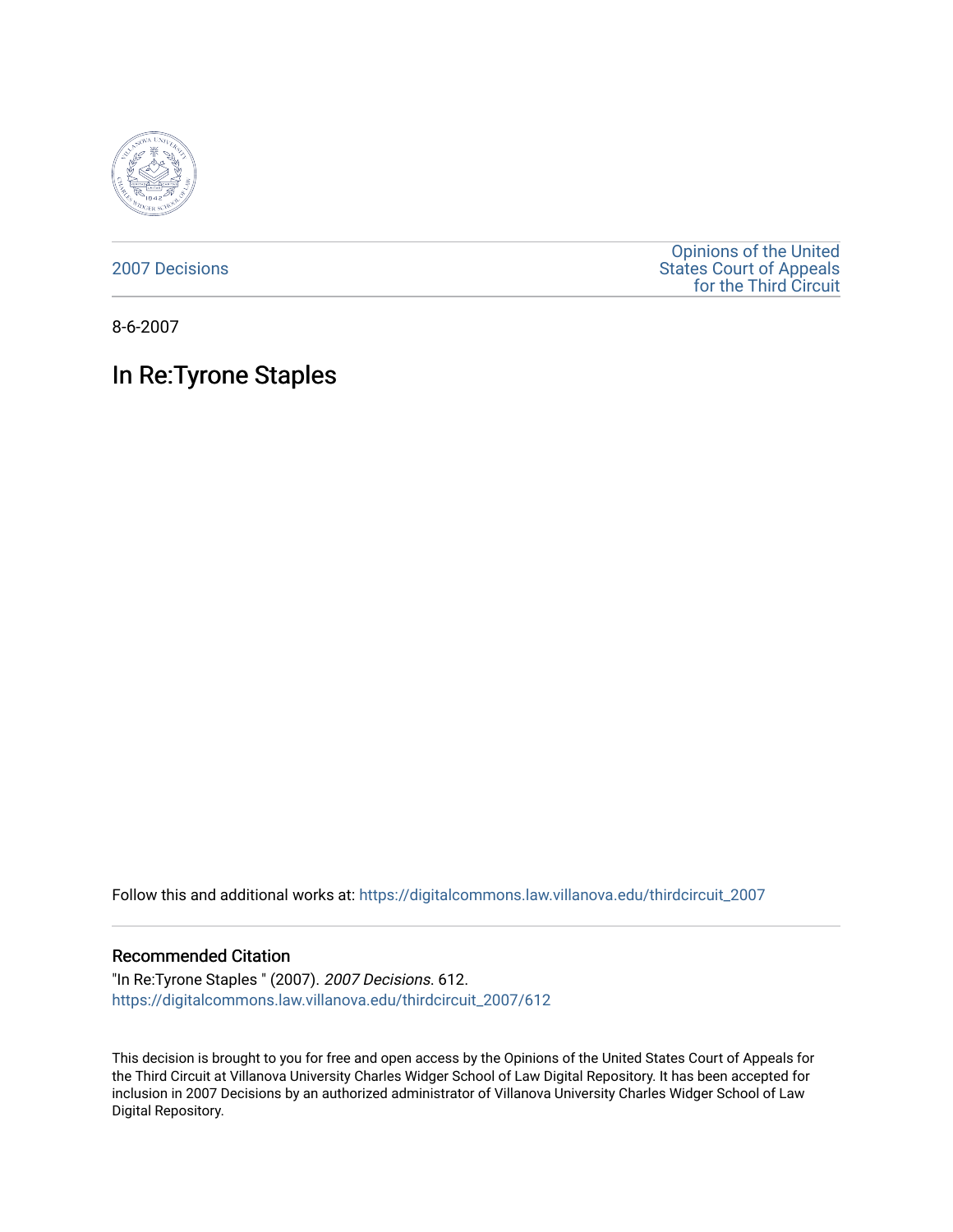## **DLD-318** NOT PRECEDENTIAL

# UNITED STATES COURT OF APPEALS FOR THE THIRD CIRCUIT

\_\_\_\_\_\_\_\_\_\_\_\_\_\_\_\_

No. 07-3029 \_\_\_\_\_\_\_\_\_\_\_\_\_\_\_\_

## IN RE: TYRONE STAPLES,

Petitioner

On a Petition for Writ of Mandamus from the United States District Court for the Middle District of Pennsylvania (Related to D.C. Civ. No. 06-cv-02426)

\_\_\_\_\_\_\_\_\_\_\_\_\_\_\_\_\_\_\_\_\_\_\_\_\_\_\_\_\_\_\_\_\_\_\_\_

\_\_\_\_\_\_\_\_\_\_\_\_\_\_\_\_\_\_\_\_\_\_\_\_\_\_\_\_\_\_\_\_\_\_\_\_

Submitted Under Rule 21, Fed. R. App. P. July 26, 2007

Before: BARRY, AMBRO and FISHER, CIRCUIT JUDGES.

(Filed: August 6, 2007) \_\_\_\_\_\_\_\_\_\_\_\_\_\_\_\_\_\_\_\_\_\_\_

# **OPINION** \_\_\_\_\_\_\_\_\_\_\_\_\_\_\_\_\_\_\_\_\_\_\_

PER CURIAM

Pro se petitioner Tyrone Staples, an inmate at the United States Penitentiary at Lewisburg, Pennsylvania, seeks a writ of mandamus to compel the United States District Court for the Middle District of Pennsylvania to promptly reach a decision on his petition for writ of habeas corpus filed under 28 U.S.C. § 2241.

Staples filed his § 2241 petition with the district court on December 19, 2006. On July 9, 2007, this petition for writ of mandamus was docketed (Staples dated the petition